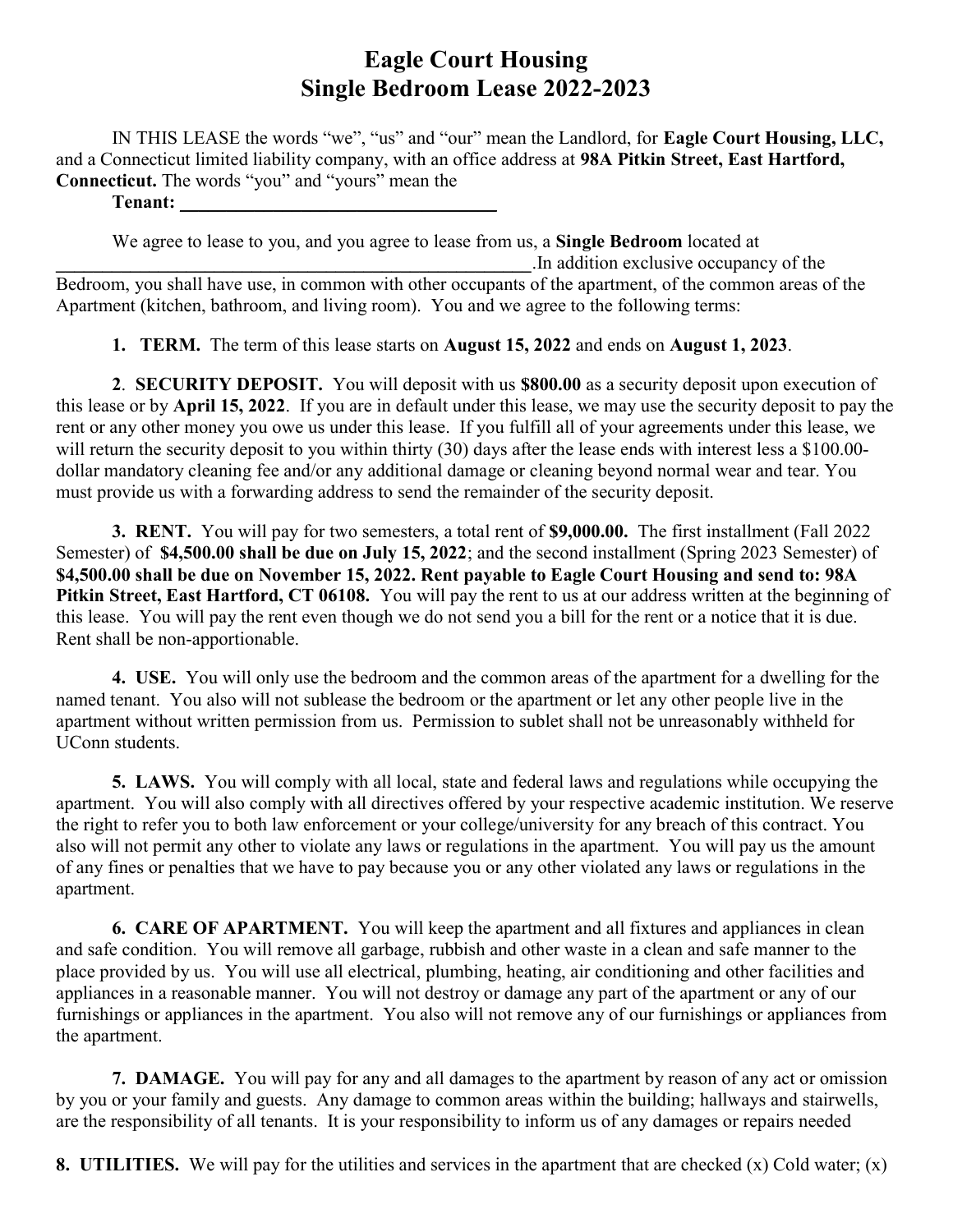Hot water; (x) Electricity; (x) Gas; (x) internet access; (x) cable or satellite television connection. You will only use these utilities and services in reasonable amounts. We are not liable for interruption or malfunction in service of any utility or service due to any cause. You understand that such services are subject to interruption from time to time and that no setoffs or reductions in rent may be taken for these events

9. KEYS.We will replace any lost keys for a fee; first incident \$25, thereafter \$50 each time. All keys must be returned to us at the end of the rental period, otherwise a lost key fee of \$100 will be deducted from your security deposit. A lock-out fee of \$100 per occasion charged for someone from our staff to unlock apartments.

10. ENTERING APARTMENT. We may enter the apartment at reasonable times to inspect the apartment for cleanliness and/or make necessary repairs. We may also enter the apartment at reasonable times to show the apartment to possible or actual purchasers, mortgage lenders, tenants, workmen or contractors. We will give you reasonable notice of our intent to enter the apartment. You will not unreasonably deny us the right to enter the apartment. We may also enter the apartment at any time without your consent in the case of an emergency.

11. FURNITURE AND APPLIANCES. We will provide bedroom furniture, kitchen and living furniture, refrigerator, stove, and television in the living room. You will not destroy or damage any of our furnishings or appliances in the apartment. You also will not remove any of our furnishings or appliances from the apartment. You will be financially responsible for repair or replacement of any damaged furniture or appliances.

12.CONDEMNATION. If any part of the building is condemned, we shall have the right to cancel this lease. If we decide to cancel the lease, we will give you notice within fifteen (15) days after the date of the condemnation. The lease will end on the date that we give in our notice to you. You will not be entitled to any payment from the government because of such condemnation except for moving expenses. All other payments from the government because of such condemnation will be paid to us.

13. CHANGES. You will not make any changes in the apartment or change the appearance of any walls, floors, carpeting, windows, doors, appliances, fixtures, or other furnishings without our permission. If you receive our permission to make any changes, any items that you install in the apartment will immediately be our property but you may use them until the lease ends.

14. STORAGE ROOMS. You will not store, gas, oil, or other dangerous material in the store room, your bedroom or your apartment.

15. INJURY OR DAMAGE. We will not be liable for any injury or damage to persons or property caused by existing or future defects or the conduct of other persons in the building. We will not be liable for any hidden defect in the building. We will not be liable for any injury or damage to you or your property caused by, but not limited to, water, rain, steam, snow, gas, electricity, sewer backups, acts of God, odor or other substance. We will not, under any circumstances, be liable for the presence of bugs, vermin, or insects in your apartment.

16. REMOVAL OF PROPERTY. When this lease ends, you will leave the apartment and remove all your property (personal items, food and garbage) and the property of others. You will leave the bedroom/apartment in good and clean condition. A cleaning fee will be deducted from your security deposit for additional disposal of property and additional cleaning of your bedroom/apartment.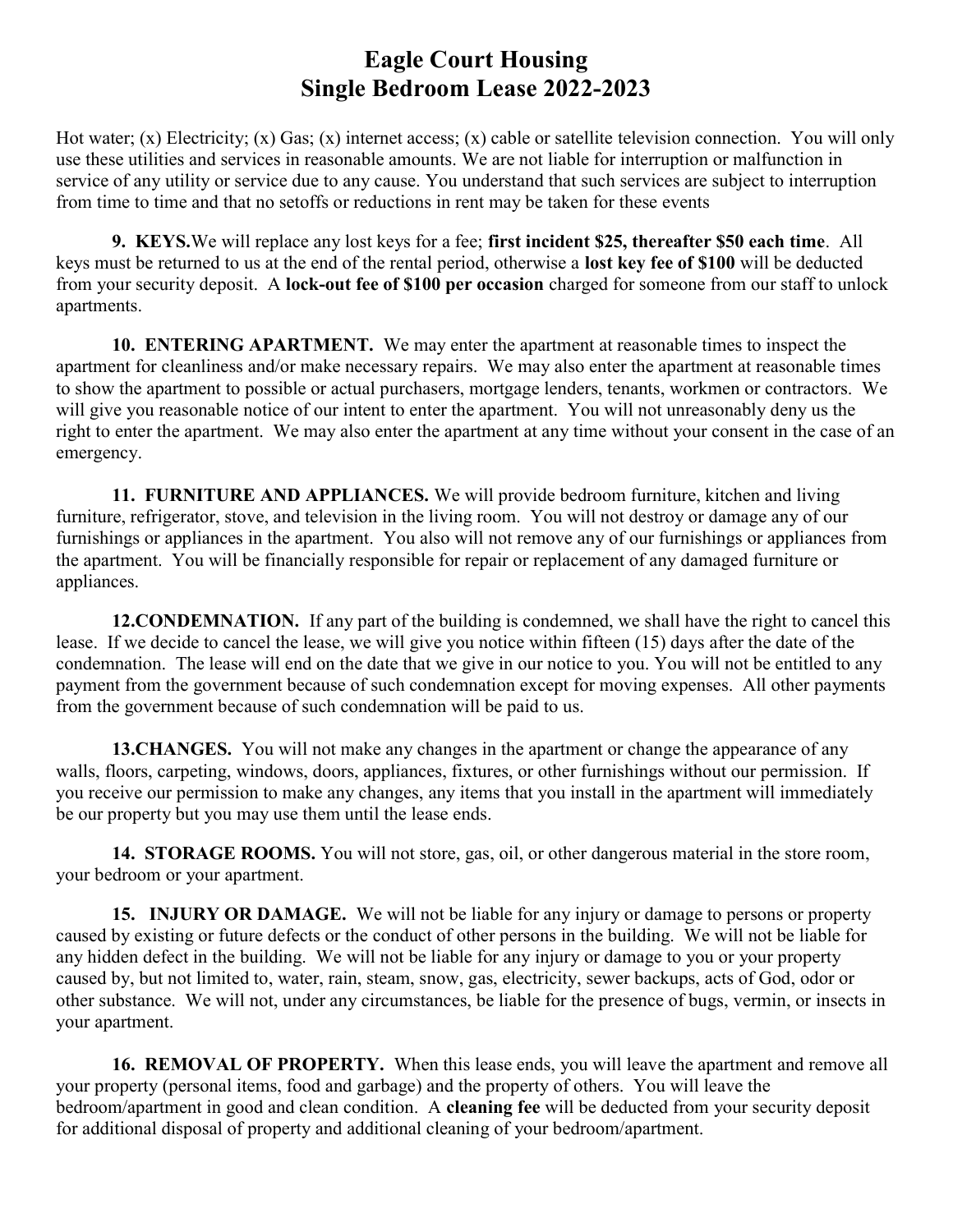#### 17. RULES AND REGULATIONS. You agree to comply with the following rules and regulations:

- i) You will not block any sidewalks, halls or stairways, you will not use them for storage and you will not use them for any other reason except to go to and from the apartment;
- ii) You will not place any radio or television aerials or wires or any other electrical wires or connections in places that we have not approved by us;
- iii) You will not fasten anything to the ceilings, floors, doors, windows, appliances, or fixtures in the apartment without our prior written approval;
- iv) You will not drill any holes in the apartment or use any hooks or screws on any ceilings, floors, doors, windows, appliances, or fixtures in the apartment without our prior written approval;
- v) You will not place any sign or advertisement on the outside or inside of the building or apartment;
- vi) You will not throw or drop anything from any windows, balconies, halls or stairways for any reason;
- vii) You will not bring into the apartment any object or thing which increases the cost of fire and/or liability insurance which we keep on the property;
- viii) You will not use any kind of heater or electric appliances that are dangerous or that do not use ordinary electrical plugs;
- ix) You will not install any locks on the doors leading to the apartment or bedrooms and you will not change any existing locks without our prior written approval;
- x) You will not keep any dogs, cats, fish or any other animals in the apartment;
- xi) You will use plumbing fixtures only for their intended purpose and will not throw any improper materials or objects into the plumbing fixtures;
- xii) You will not play music at unreasonable times or at unreasonable volumes. You will not make noises that disturb other tenants. You will keep your doors closed when cooking;
- xii) You will not leave the front or back door to the building unlocked unless it is normally unlocked;
- xiv) You will not install any air conditioner, washing machine, clothes dryer or dishwasher if the same is not now in the apartment without our prior written approval;
- xv) No smoking is allowed in the apartment.
- xvi) NO FIREARMS OR AIR RIFLES/GUNS ARE ALLOWED IN THE BUILDING.

18. DEFAULT. You will be in default under this lease if:

- i) You do not make payment of rent within ten (10) days after it is due; or,
- ii) You violate any of the above mentioned rules or do not do any of the things you agree to do under this lease; or
- iii) You vacate or abandon the apartment, or do not actually occupy the apartment for a period of more than one (1) month.

If you are in default under this lease, we may send you a notice and cancel this lease. The lease will end on the date that we give in our notice to you. If you do not do any of the things you promise to do under this lease, you will pay us the amount that we pay to do the things that you did not do. You also will pay us the total rent stated in section 1 of this lease less the amount of rent that you shall already have paid.You also will pay us interest on any amount you owe us which is past due. The interest will be at the rate of twelve percent (12%) per year. If you are in default under this lease and if we refer the matter to an attorney to evict you, you agree to pay us reasonable attorney's fees, as well as all other collection costs and expenses.

19. WAIVER OF NOTICE. In the event you are in default under this lease, we will not have to send you a notice telling you to vacate and leave the apartment.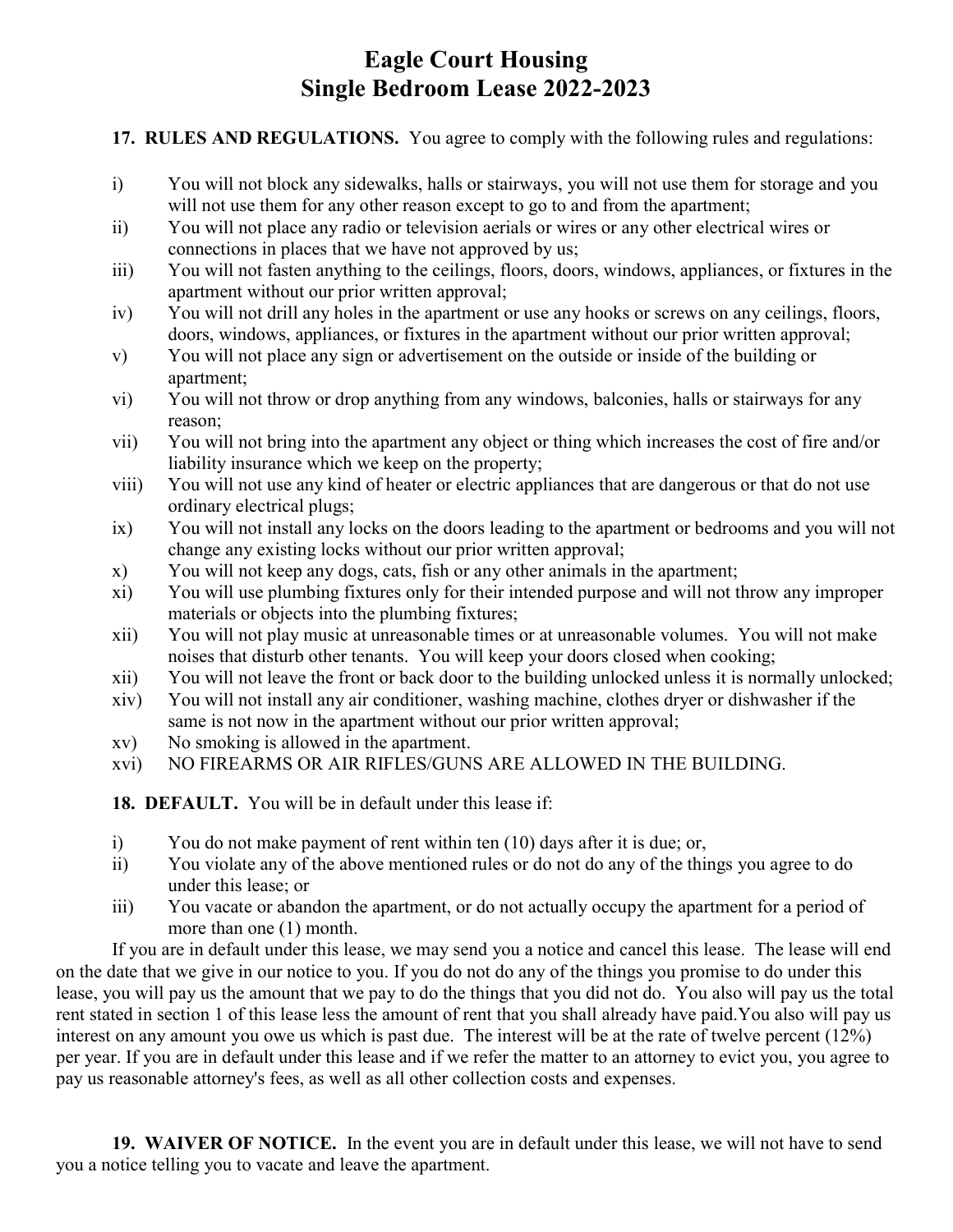20. PARKING. You shall have the right to park one passenger car in the parking area on the property where the apartment is located. We will not be liable for any damage to you or your vehicle in the parking lot and parking is for tenants of Eagle Court only. We will not be liable for any theft from or of personal vehicles from the property

21. MANAGER. The name and address of the person/company authorized to manage the property where the apartment is located is Eagle Court Housing, LLC and/or its agents.

The location and person(s) authorized to receive any and all notices, demands and services of process is Off-Campus Housing Connecticut LLC with principle address located at 98A Pitkin Street, East Hartford, CT 06108. We may name different person or different addresses; we shall give you written notice of any such changes.

22. SEPARATE PROVISIONS. If any provision of this lease is invalid or unenforceable, the other provisions of this lease will still apply.

23. SURVIVAL UPON DEFAULT. If you default in the payment of rent under the terms of this lease, and we commence an eviction proceeding against you seeking possession of the premises, then in that event, you shall not be relieved from your obligation for the unpaid balance of rent due for the lease term.

Eagle Court Housing, LLC

Tenant Name (Printed): \_\_\_\_\_\_\_\_\_\_\_\_\_\_\_\_\_\_\_\_\_\_\_\_\_\_\_\_\_\_\_\_\_

Tenant Signature: \_\_\_\_\_\_\_\_\_\_\_\_\_\_\_\_\_\_\_\_\_\_\_\_\_\_\_\_\_\_\_\_\_\_\_\_\_\_

Date:  $\frac{1}{\sqrt{1-\frac{1}{2}} \cdot \frac{1}{2}}$ 

l

Stephen Weinstein Owner/General Manager